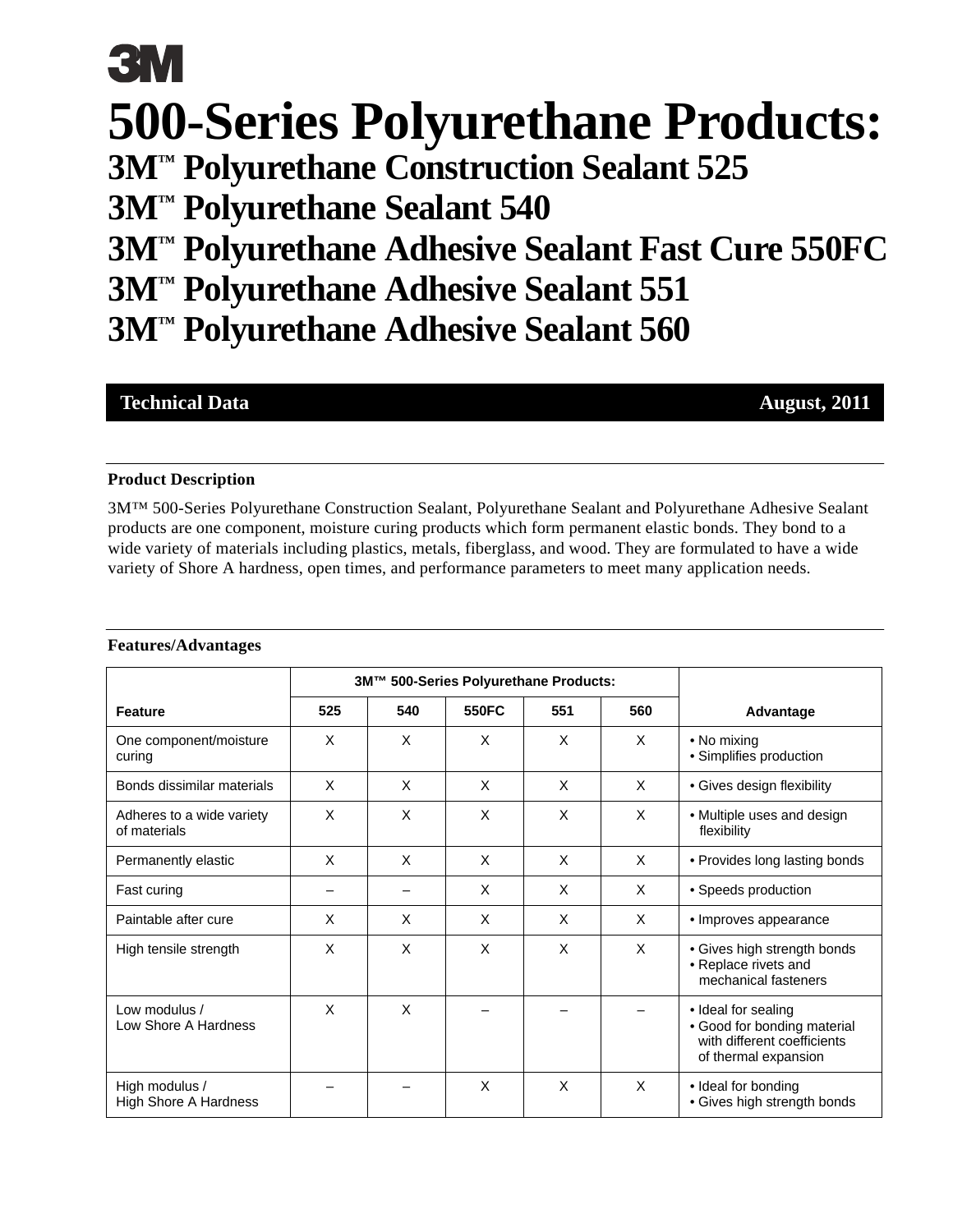**• Polyurethane Construction Sealant 525 • Polyurethane Sealant 540**

- **Polyurethane Adhesive Sealant Fast Cure 550FC Polyurethane Adhesive Sealant 551**
- **Polyurethane Adhesive Sealant 560**

#### **Application Ideas**

|                          | 3M™ 500-Series Polyurethane Products:                                                           |                                                                                         |                                                                                  |                                                                                                                                                          |                                                                                                      |
|--------------------------|-------------------------------------------------------------------------------------------------|-----------------------------------------------------------------------------------------|----------------------------------------------------------------------------------|----------------------------------------------------------------------------------------------------------------------------------------------------------|------------------------------------------------------------------------------------------------------|
| <b>Market</b>            | 525                                                                                             | 540                                                                                     | 550FC                                                                            | 551                                                                                                                                                      | 560                                                                                                  |
| General Industrial       | X                                                                                               | X                                                                                       | X                                                                                | X                                                                                                                                                        | X                                                                                                    |
| Construction             | X                                                                                               | X                                                                                       | X                                                                                | X                                                                                                                                                        | X                                                                                                    |
| Marine                   |                                                                                                 | X                                                                                       | X                                                                                | X                                                                                                                                                        |                                                                                                      |
| <b>Specialty Vehicle</b> |                                                                                                 | X                                                                                       | X                                                                                | X                                                                                                                                                        | X                                                                                                    |
|                          | Seals expansion<br>joints, construction<br>panels, roofing<br>tiles. Bonds well<br>to concrete. | Seals lap seams<br>on trucks, trains,<br>trailers, etc.,<br>and construction<br>panels. | Bonds and seals<br>many diverse<br>materials. Marine<br>deck to hull<br>bonding. | Bonds and seals<br>many diverse<br>materials.<br>550-type adhesive<br>sealant with longer<br>open time for use<br>in large surface<br>area applications. | Bonds floors,<br>exterior / interior<br>panels, roofs for<br>trucks, trains,<br>trailers, vans, etc. |

#### **Technical Data Note: The following technical information and data should be considered representative or typical only and should not be used for specification purposes.**

|                                                           | 3M™ 500-Series Polyurethane Products:           |                                                                      |                                                                      |                                                                      |                                                                      |  |  |
|-----------------------------------------------------------|-------------------------------------------------|----------------------------------------------------------------------|----------------------------------------------------------------------|----------------------------------------------------------------------|----------------------------------------------------------------------|--|--|
| <b>Properties</b>                                         | 525                                             | 540                                                                  | 550FC                                                                | 551                                                                  | 560                                                                  |  |  |
| Tack-Free Time @ 73°F and 50%<br><b>Relative Humidity</b> | $90 - 150$<br>minutes                           | $60 - 90$<br>minutes                                                 | $50 - 90$<br>minutes                                                 | $2 - 3$<br>hours                                                     | $50 - 60$<br>minutes                                                 |  |  |
| Rate of Cure @ 73°F and 50%<br><b>Relative Humidity</b>   | $1/8$ " (3 mm)<br>per 24 hour                   | $1/8$ " (3 mm)<br>per 24 hour                                        | $3/16$ " (4 mm)<br>per 24 hour                                       | $3/16$ " (4 mm)<br>per 24 hour                                       | $3/16"$ (4 mm)<br>per 24 hour                                        |  |  |
| Shore A Hardness (ASTM C661)                              | 25                                              | 40                                                                   | 45                                                                   | 45                                                                   | 55                                                                   |  |  |
| Tensile Strength (ASTM D412)                              | 400 psi<br>$(2.6 \text{ MPa})$                  | 300 psi<br>$(2.1 \text{ MPa})$                                       | 450 psi<br>$(3.1 \text{ MPa})$                                       | 450 psi<br>$(3.1 \text{ MPa})$                                       | 580 psi<br>(4 MPa)                                                   |  |  |
| Elongation at Break (ASTM D412)                           | $>600\%$                                        | $>600\%$                                                             | $>600\%$                                                             | $>600\%$                                                             | $>300\%$                                                             |  |  |
| 100% Modulus (ASTM D412)                                  | 44 psi<br>(0.3 MPa)                             | 58 psi<br>$(0.4 \text{ MPa})$                                        | 87 psi<br>$(0.6 \text{ MPa})$                                        | 87 psi<br>$(0.6 \text{ MPa})$                                        | 145 psi<br>(1.0 MPa)                                                 |  |  |
| Service Temperature                                       | -22°F - 176°F<br>$(-30^{\circ}C - 80^{\circ}C)$ | $-40^{\circ}$ F - 194 $^{\circ}$ F<br>$(-40^{\circ}C - 90^{\circ}C)$ | $-40^{\circ}$ F - 194 $^{\circ}$ F<br>$(-40^{\circ}C - 90^{\circ}C)$ | $-40^{\circ}$ F - 194 $^{\circ}$ F<br>$(-40^{\circ}C - 90^{\circ}C)$ | $-40^{\circ}$ F - 194 $^{\circ}$ F<br>$(-40^{\circ}C - 90^{\circ}C)$ |  |  |
| <b>Specific Gravity</b>                                   | 1.17                                            | 1.17                                                                 | 1.17                                                                 | 1.17                                                                 | 1.17                                                                 |  |  |
| Consistency                                               | Medium paste                                    | Medium paste                                                         | Medium paste                                                         | Medium paste                                                         | Medium paste                                                         |  |  |
| <b>VOC Content</b>                                        | $35.1$ g/l                                      | 53.7 g/l                                                             | $29.0$ g/l                                                           | $36.5$ g/l                                                           | 56.0 g/l                                                             |  |  |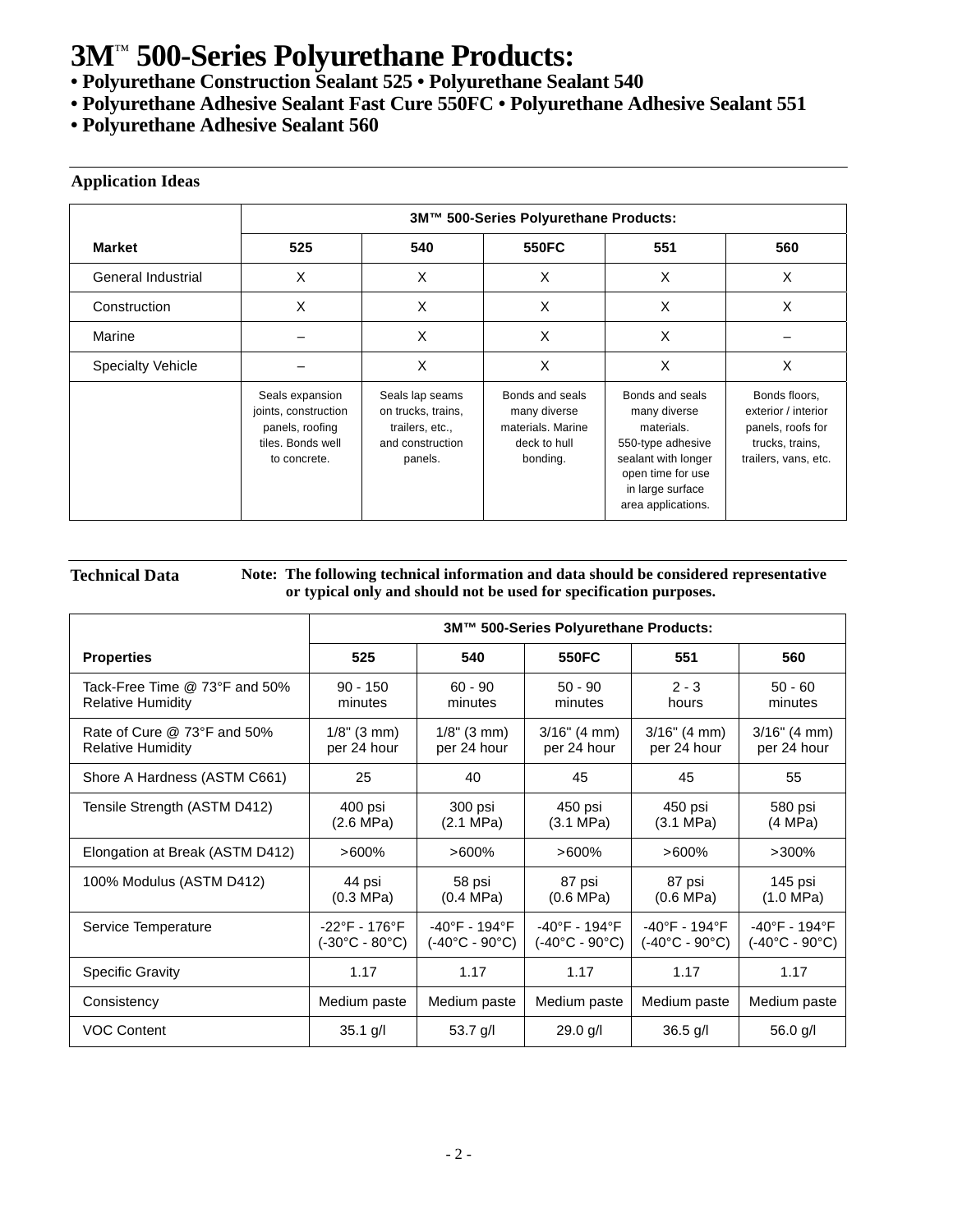- **Polyurethane Construction Sealant 525 Polyurethane Sealant 540**
- **Polyurethane Adhesive Sealant Fast Cure 550FC Polyurethane Adhesive Sealant 551**
- **Polyurethane Adhesive Sealant 560**

#### **Typical Properties of 3M™ Polyurethane Sealants / Adhesive Sealants**

**Note: The following technical information and data should be considered representative or typical only and should not be used for specification purposes.**

| Sagging (ISO 7390)                                    | None                                                        |
|-------------------------------------------------------|-------------------------------------------------------------|
| <b>Application Temperature</b>                        | 40°F - 95°F (5°C - 35°C)                                    |
| Resistance to dilute acids and bases                  | Average                                                     |
| UV resistance                                         | Good                                                        |
| Water and salt spray resistance                       | Excellent                                                   |
| Compatibility with paints                             | Water based: yes<br>Solvent based: test beforehand          |
| Approximate Coverage<br>(10.5 oz. [310 mm Cartridge]) | $1/8$ " (3 mm) bead =<br>126 lineal feet (38 lineal meters) |

#### **Performance Data**

#### **Note: The following technical information and data should be considered representative or typical only and should not be used for specification purposes.**

#### **Heat Resistance:**

Long term exposure to temperatures greater than 194°F (90°C) will decrease tensile strength over time. Do not use these products in applications where the temperatures will continuously exceed 194°F (90°C).

#### **Product Certifications and Listings**

|                                                                                                                 | 3M™ 500-Series Polyurethane Products: |     |       |     |     |
|-----------------------------------------------------------------------------------------------------------------|---------------------------------------|-----|-------|-----|-----|
|                                                                                                                 | 525                                   | 540 | 550FC | 551 | 560 |
| <b>Standard Specification for Elastomeric</b><br><b>Joint Sealants</b><br>ASTM C920, Type S, Grade NS, Class 25 | X                                     | X   | X     |     |     |
| <b>NSF R2</b><br>Coating for Use on Structural Surfaces<br>(White and Gray only)                                | X                                     |     | X     |     |     |
| <b>Federal Railroad Administration</b><br>Surface Flame Spread ASTM E162<br>Smoke Generation ASTM E662          |                                       | X   |       |     | X   |
| <b>Bombardier SP800-C</b><br>Toxic Gas Production                                                               |                                       | X   |       |     | X   |
| <b>IMO/MED</b><br>International Maritime Organization                                                           |                                       | X   | X     |     |     |
| <b>Leadership In Energy and Environmental</b><br>Design (LEED)<br>Contributes to LEED credit                    | X                                     | X   | X     | X   | X   |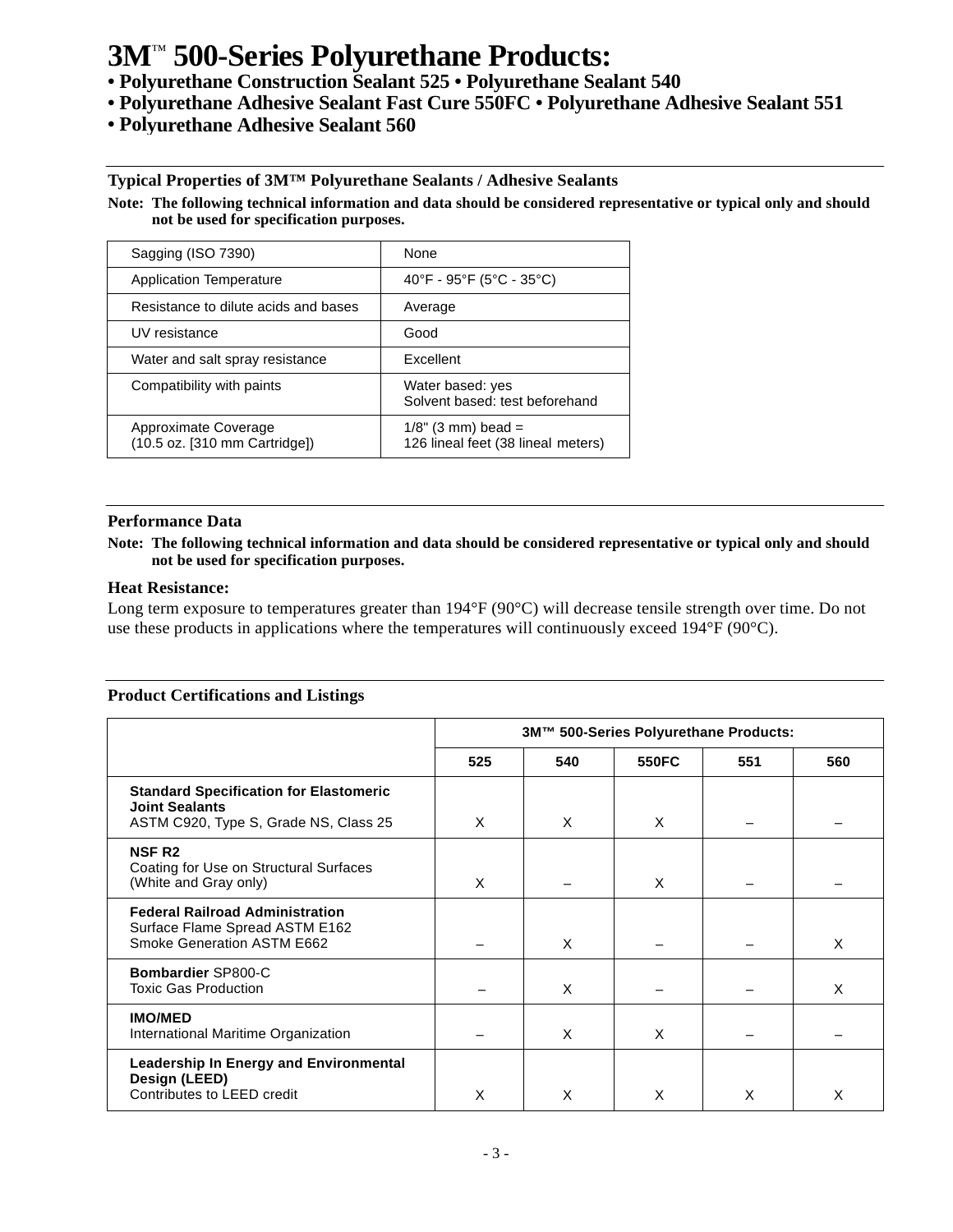**• Polyurethane Construction Sealant 525 • Polyurethane Sealant 540**

- **Polyurethane Adhesive Sealant Fast Cure 550FC Polyurethane Adhesive Sealant 551**
- **Polyurethane Adhesive Sealant 560**

| <b>Directions for Use</b> |  |  |  |
|---------------------------|--|--|--|
|---------------------------|--|--|--|

#### **Surface Preparation:**

Surfaces to be sealed or bonded should be clean and dry. Surfaces should be free from grease, mold release, oil, water/condensation, and other contaminants that may affect the adhesion of the sealant. Abrading with 180 to 220 grit abrasive followed by a solvent wipe will improve the bond strength. Suitable solvents include 3M™ Adhesive Remover or methyl ethyl ketone (MEK).**\***

**\*When using solvents, use in a well ventilated area. Extinguish all sources of ignition in the work area and observe product directions for use and precautionary measures. Refer to product label and MSDS for further precautions. Always pre-test solvent to ensure it is compatible with substrates.**

**Local and federal air quality regulations may regulate or prohibit the use of these products or surface preparation and cleanup materials. Consult local and federal air quality regulations before using these products.**

**Note:** Alcohol will interfere with the curing process and extra care must be taken when using alcohol as a cleaning solvent to prevent any contact with the sealant.

#### **Primer:**

Use of a primer is an extra step and cost and will depend on substrates and the final end use. Using primer can improve the corrosion resistance of certain metals as well as improve the durability of the bond when exposed to high humidity conditions. For most applications, high strength bonds on metal can be achieved without the use of a primer. Pre-testing for adhesion is suggested to determine if a primer is needed. Contact your 3M Technical Service representative for primer recommendation and application advice.

#### **Application:**

L**oading the applicator gun:** make sure the applicator is set up with correct plunger attachment for cartridge or sausage pack.

*Cartridge:* Puncture seal in nozzle and remove the pull-tab seal at the bottom of the cartridge. Load into applicator and fix retaining ring (if applicable). Assemble the nozzle (if applicable) and cut to desired size and shape.

*Sausage Pack:* Make a 1" slit close to the crimp on one end of the sausage pack. Load the sausage pack into the applicator barrel (slit side out). Place the rounded end of the supplied sausage nozzle onto the slit end of the sausage package and fix with retaining ring. Cut nozzle to desired size and shape.

Product should be used within 24 hours after seal is punctured. Dispense product with the nozzle tip in contact with the substrate to insure good gap filling. Bonding must occur within the first 50% of published skin time

Do not apply polyurethane sealants and adhesive sealants on frozen nor wet surfaces. Do not apply over silicone nor in the presence of curing silicone nor hybrid products. Avoid contact with alcohol and solvents during curing. Sealant can be tooled immediately after applying to give desired appearance.

#### **Cleanup:**

While sealant is still soft, cleaning can be done with the same solvents used for surface preparation. Avoid cleaning with alcohol as it will interfere with the curing process. If sealant is already cured, removal is done mechanically with razor knife, piano wire, sanding or 3M™ Scotch-Brite™ Molding Adhesive and Stripe Removal Disc. This disc is available from 3M Automotive Aftermarket Division.